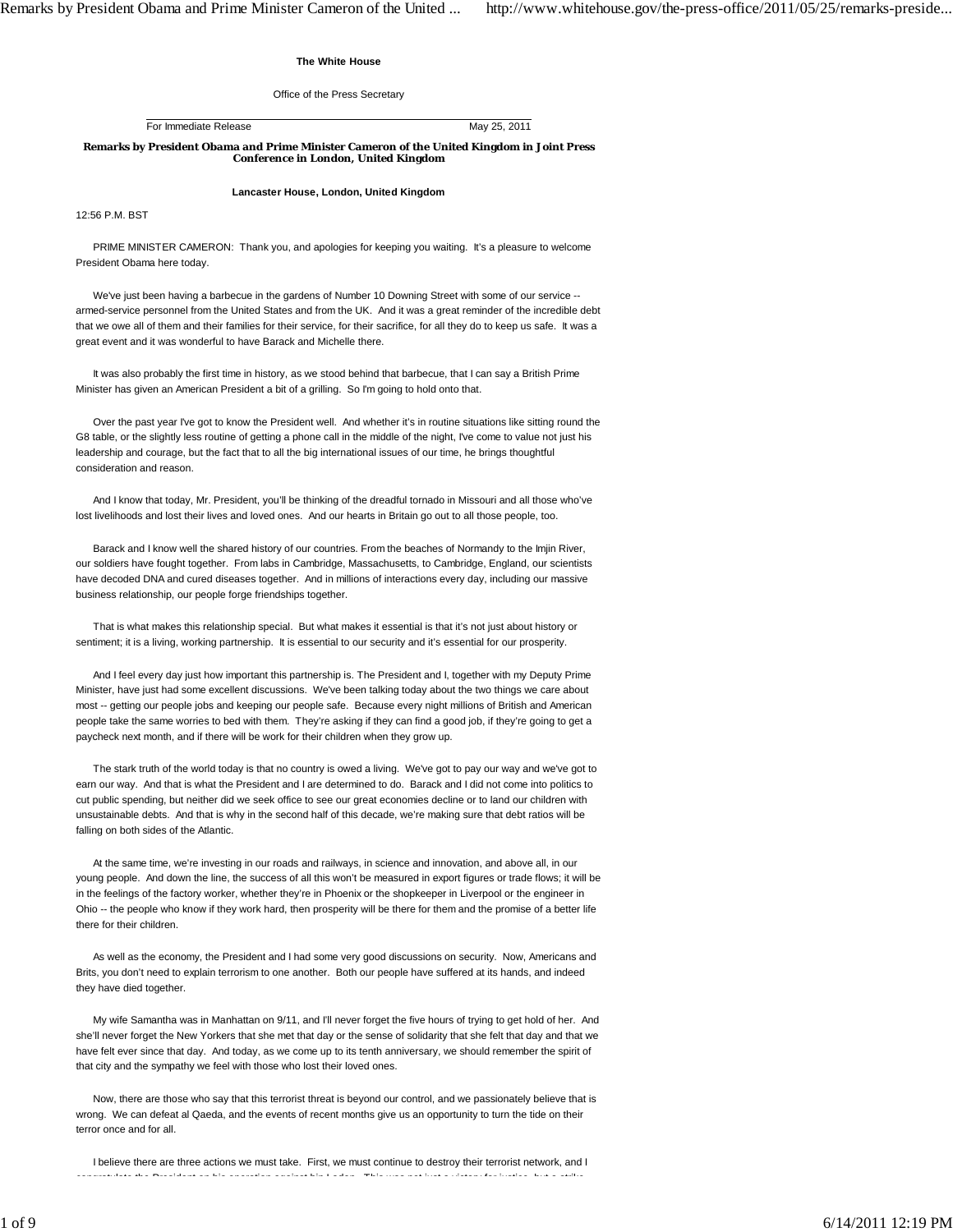congratulate the President on his operation against bin Laden. Inis was not just a victory for justice, but a strike right at the heart of international terrorism.

 In this vital effort, we must continue to work with Pakistan. People are asking about our relationship, so we need to be clear. Pakistan has suffered more from terrorism than any country in the world. Their enemy is our enemy. So, far from walking away, we've got to work even more closely with them.

 At the same time, this is a vital year in Afghanistan. British and American forces are fighting side by side in Helmand, right at the heart of this operation. We've broken the momentum of the insurgency, and even in the Taliban's heartland, in Kandahar and central Helmand, they're on the back foot. Now is the moment to step up our efforts to reach a political settlement. The Taliban must make a decisive split from al Qaeda, give up violence, and join a political process that will bring lasting peace to that country. We are agreed to give this the highest priority in the months ahead.

 Second, we must reach a conclusion to the Arab-Israel peace process. Again, I congratulated the President on his recent speech on the Middle East, which was bold, it was visionary, and it set out what is needed in the clearest possible terms -- an end to terror against Israelis and the restoration of dignity to the Palestinians; two states living side by side and in peace.

 Yes, the road has been, and will be, long and arduous, but the prize is clear. Conclude the peace process and you don't just bring security to the region; you deny extremists one of their most profound and enduring recruiting sergeants, weakening their calling and crippling their cause. That is why whatever the difficulties, we must continue to press for a solution.

 Our third action must be to help elevate the changes in North Africa and the Arab world from a moment in history to a turning point in history. We've seen some extraordinary things -- protesters braving bullets, bloggers toppling dictators, people taking to the streets and making their own history. If global politics is about spreading peace and prosperity, then this is a once-in-a-generation moment to grab hold of.

 It is not a time for us to shrink back and think about our own issues and interests. This is our issue and this is massively in our interests. Those people in Tahrir Square and Tripoli just want what we have -- a job and a voice. And we all share in their success or failure. If they succeed, there is new hope for those living there and there is the hope of a better and safer world for all of us. But if they fail, if that hunger is denied, then some young people in that region will continue to listen to the poisonous narrative of extremism.

 So the President and I are agreed we will stand with those who work for freedom. This is the message we'll take to the G8 tomorrow when we push for a major program of economic and political support for those countries seeking reform. And this is why we mobilized the international community to protect the Libyan people from Colonel Qaddafi's regime, why we'll continue to enforce U.N. resolutions with our allies, and why we restate our position once more: It is impossible to imagine a future for Libya with Qaddafi still in power. He must go.

 In all of these actions, we must be clear about our ambitions. Barack and I came of age in the 1980s and '90s. We saw the end of the Cold War and the victory over communism. We saw the invasion of Kuwait by Saddam Hussein and the world coming together to liberate that country. Throughout it all, we saw Presidents and Prime Ministers standing together for freedom.

 Today, we feel just as passionately about extending freedom as those who came before us; but we also know that idealism without realism does no good for anyone. We have learned the lessons of history. Democracy is built from the ground up. You've got to work with the grain of other cultures, and not against them. Real change takes time.

 And it's because of this we share the view that our partnership will not just continue, but it will get stronger. And this is a partnership that goes beyond foreign affairs. At home, we have similar goals -- to bring more responsibility to our societies, and to bring transparency and accountability to our governments. In all these ambitions, our countries will continue to learn from each other and work with each other.

And as ever, it has been a pleasure to talk to the President, and an honor to have him with us today.

Mr. President.

 PRESIDENT OBAMA: Thank you, David. Thank you, Mr. Prime Minister. I am very pleased to be back in the United Kingdom. I note that you have arranged for typical London weather these past two days, and I am very grateful for that.

 I want to thank Her Majesty the Queen, and the British people for the extraordinary welcome that has been extended to me and Michelle. It's a shining example of the genuine warmth and affection that our two nations feel towards one another.

 Since David took office last spring, I believe we've now met or spoken at least two dozen times. We may be leaders from different political traditions, but on a whole host of issues we see eye to eye. We even took the same side in a epic match of doubles table tennis against some local students yesterday, and we won't rehash the results  $A<sup>f</sup>$  that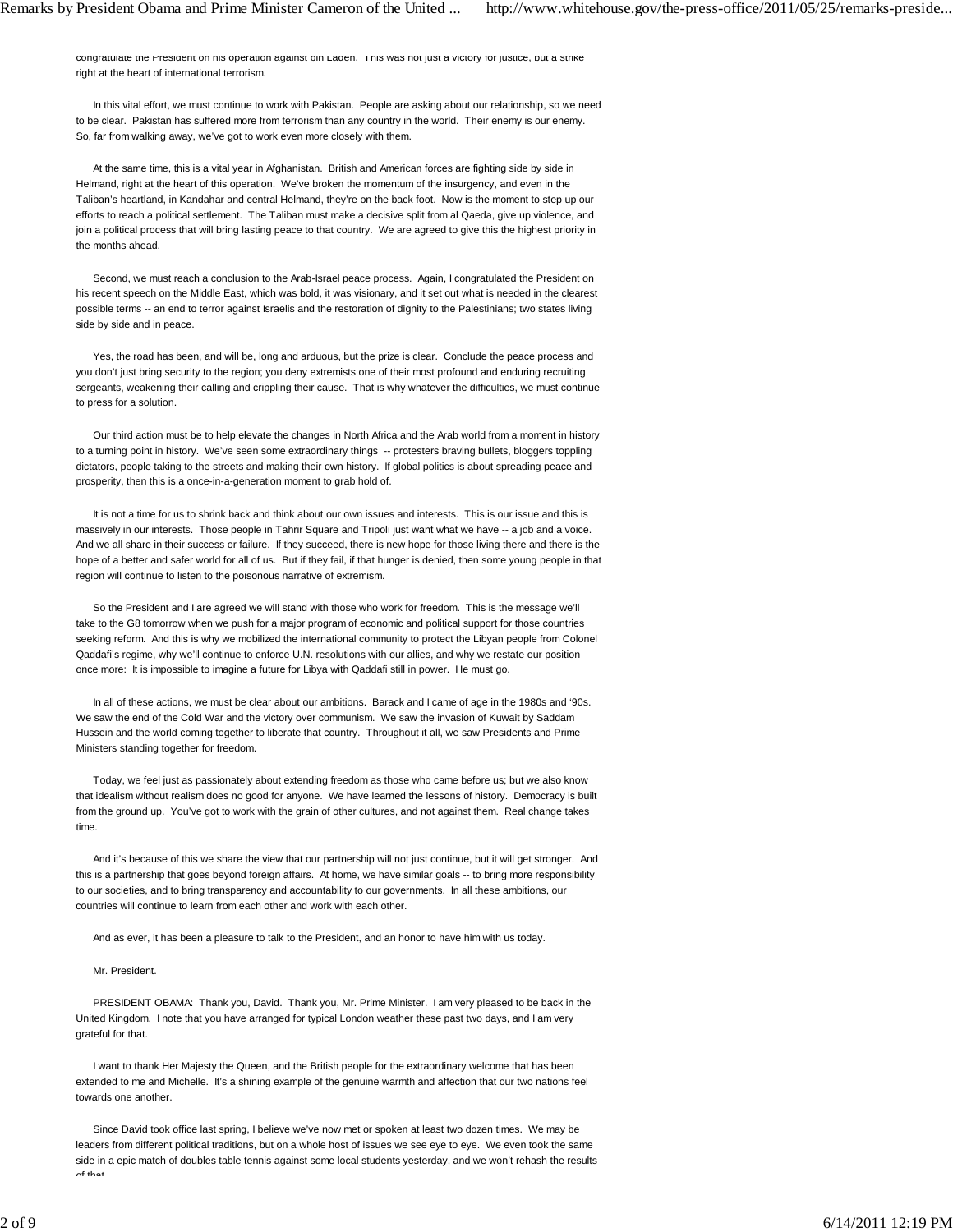of that.

 The relationship between our two countries is one that's not just based on warm sentiment or common history, although those things exist. It's built on shared ideals and shared values. As David said, it is a special relationship and an essential relationship. I believe that it is stronger than it has ever been, and I'm committed to making sure that it stays that way.

 The successful meetings we've had and the joint initiatives we're announcing today represent the depths and breadth of our relationship. We discussed our efforts to strengthen the global recovery and create good jobs for our people. The investment relationship between the United States and the United Kingdom is the largest in the world, one that accounts for nearly 1 million jobs in each of our economies. We believe we can make that relationship even stronger with deeper cooperation in areas critical to our future prosperity, like higher education and science and innovation; areas critical to our national security like cyber crime; and areas vital to the stability of the world, including international development.

 During our discussions today we reviewed our progress in Afghanistan, where our brave servicemen and women have fought side by side to break the Taliban's momentum and where we are preparing to turn a corner. We reaffirmed the importance of beginning the transition to Afghan lead for security this year and completing that transition by 2014.

 We discussed the opportunity that exists for promoting reconciliation and a political settlement, which must be an Afghan-led process. President Karzai has made it clear that he will talk to anyone who is willing to end the violence, split with al Qaeda, and accept the Afghan constitution. And we welcome the positive cooperation between Afghanistan and Pakistan on that front.

 At the same time, the Prime Minister and I both agree that our nations have a long-term interest in ensuring that Afghanistan never again becomes a launching pad for attacks against our people. So alongside our NATO allies and partners, we're committed to a strong and enduring partnership with the people of Afghanistan.

 As historic change unfolds across the Middle East and North Africa, we agree that the pursuit of self-determination must be driven by the peoples of the region and not imposed from the outside. But we are both committed to doing everything that we can to support peoples who reach for democracy and leaders who implement democratic reform.

 Tomorrow, we'll discuss with our G8 partners how those of us in the wider international community can best support nations that make the reforms necessary to build a framework for democracy, freedom, and prosperity for their people.

 At the same time, we will continue to strongly oppose the use of violence against protesters and any efforts to silence those who yearn for freedom and dignity and basic human rights. And that's one of the reasons that we are working together in Libya, alongside with our NATO allies and partners, to protect the Libyan people. And we will continue those operations until Qaddafi's attacks on civilians cease. Time is working against Qaddafi and he must step down from power and leave Libya to the Libyan people.

 We also discussed the situation in Syria, where the Syrian people have shown great courage in their demands for a democratic transition. The United States welcomes the EU's decision to impose sanctions on President Assad, and we're increasing pressure on him and his regime in order to end his policy of oppression and begin the change that people seek.

 We discussed Yemen, where the Yemeni people call for greater opportunity and prosperity and a nation that is more unified and more secure, and we expressed our joint concern of the deteriorating situation on the ground there. We applauded the leadership of the Gulf Cooperation Council in seeking an orderly and peaceful resolution to the crisis, and we call on President Saleh to move immediately on his commitment to transfer power.

 And at a time when so many in the region are casting off the burdens of the past, we agree that the push for a lasting peace that ends the Israeli-Palestinian conflict and resolves all claims is more urgent than ever. I appreciate the Prime Minister's support for the principles that I laid out last week on borders and security, which can provide a sound basis from which the two sides can negotiate.

 As increasing tensions in the Abyei region threaten to derail Sudan's comprehensive peace agreement, we're working closely together to encourage the parties to recommit to a peaceful resolution to the crisis, and calling on the rapid reinforcement of the U.N.'s peacekeeping presence in the region.

 We also reviewed our close cooperation when it comes to countering terrorist threats, preventing the proliferation of weapons of mass destruction and the means of their delivery to states like Iran, and our unrelenting efforts to keep our people safe.

 And finally, we launched a joint initiative to exchange the best ideas and practices when it comes to supporting our veterans and our military families.

 Today, before we came here, Michelle and I joined David and Samantha for a outstanding barbecue at Number 10 for active-duty members of our militaries, along with their spouses, who make extraordinary sacrifices as well. It was a wonderful event and a moving reminder of the long line of American and British service members who've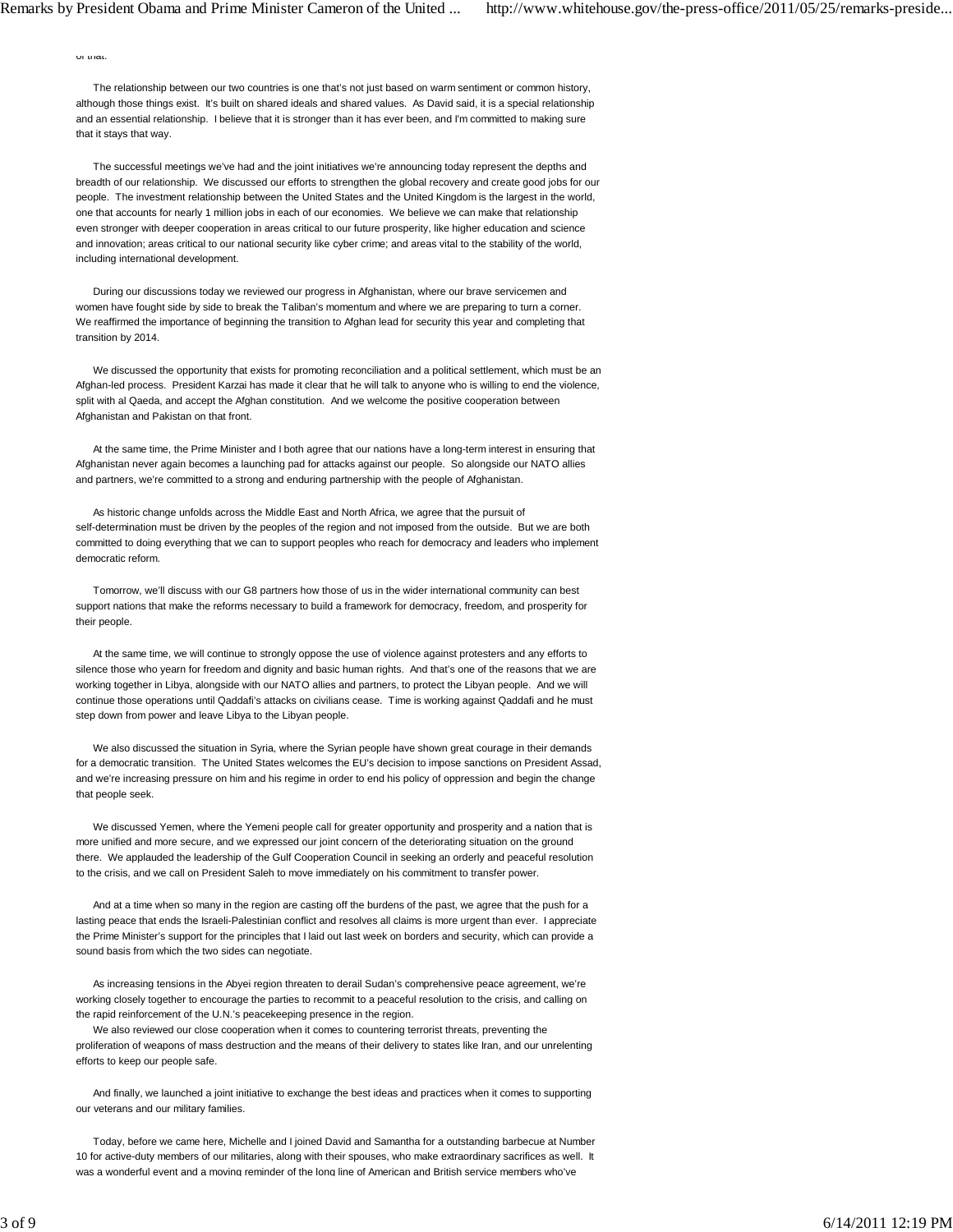made heavy and heroic sacrifices in the joint defense of our shared values that our people hold so dear.

g g

 So, Mr. Prime Minister, thank you not only for the barbecue but for the opportunity to spend this very productive time at Number 10 with you and your team. I enjoy my visits here, as always, and I have confidence that our special relationship will continue to grow even stronger in the months and years ahead. Thank you very much.

PRIME MINISTER CAMERON: Thank you, Barack. Thank you very much.

Nick Robinson from the BBC.

 Q Thank you very much indeed. Prime Minister, can you confirm that you plan to escalate the war in Libya by sending ground attack helicopters? And, Mr. President, can you confirm that United States will sit that particular mission out?

 And a general question for you, if I could. You've talked about an old war in Afghanistan and a new one in Libya. Is your partnership really that different than the one between Bush and Blair?

 PRIME MINISTER CAMERON: Well, thank you for that. Lots of questions in there. First of all, the President and I agree that we should be turning up the heat in Libya. I believe the pressure is on that regime. You see it in the fact that the rebels have successfully liberated much of Misurata. You see it in the success in other parts of the country. You see it in the strength of the coalition. You see it in the growth of the National Transitional Council. So I believe we should be turning up that pressure.

 And on Britain's part, we will be looking at all of the options for turning up that pressure, obviously within the terms of U.N. Resolution 1973, because we believe we need to keep enforcing that resolution, protecting civilians, pressurizing that regime so that the Libyan people have a chance to decide their own future. And within that, those are the options we'll look at.

 You asked the question about this relationship and past relationships. I think every relationship between a President and a Prime Minister is different. I would say both of us strongly believe in the special relationship. We both called it an essential relationship. But we believe we have -- as I said in my speech -- we have to learn the lessons of history, about how best we promote the values that we share.

 And that means, yes, going with the grain of other cultures; it means, yes, having a patient understanding that building democracy takes time and you have to work on the building blocks of democracy, and not believe this all can be done in an instant. But I believe in that partnership we're extremely strong together in wanting to see the same outcomes, whether that's in Afghanistan, where we want to see a peaceful and stable Afghanistan that no longer requires the presence of foreign troops to keep it free from terrorism, and we want to see a Libya where people have the chance to decide their own future.

 But we are doing things in a different way. We have ruled out occupying forces, invading armies. We are doing what we can to enforce Resolution 1973 and allowing the Libyan people to choose their own future. And we're very committed to doing that work together.

 PRESIDENT OBAMA: Well, first of all, I do think that we've made enormous progress in Libya. We have saved lives as a consequence of our concerted actions. I think it is important to note that we did so under a U.N. mandate and as part of a broad-based international coalition that includes Arab countries. And I absolutely agree that given the progress that has been made over the last several weeks, that Qaddafi and his regime need to understand that there will not be a letup in the pressure that we are applying. And the United Kingdom, the United States, and our other partners are putting a wide range of resources within -- consistent with the U.N. mandate -- in order to achieve that pressure. And I think we will ultimately be successful.

 The goal is to make sure that the Libyan people can make a determination about how they want to proceed, and that they'll be finally free of 40 years of tyranny and they can start creating the institutions required for self-determination.

 So in terms of historical analogies, I just want to underscore this is not the United Kingdom and the United States alone. We have a broad range of partners under an international mandate designed to save lives and ensure that we did not have the sort of massacre that would lead us then to look back and say to ourselves, why did we stand by and do nothing.

 With respect to Afghanistan, similarly, we have a broad-based international mandate and a broad-based international coalition designed to make sure that Afghanistan does not serve as a base for attacks against our people. We've discussed, consistent with what we said in Lisbon during our NATO summit, that this will be a year of transition because of the work that we've done and the enormous sacrifices that both our militaries have given. We are in a position now to transition, to start transitioning to an Afghan-led security process. And at the same time, we're going to be engaging in the sort of diplomatic work that is required for an ultimate political solution to the problems there. And I'm confident that we can achieve it.

 I think that there's no doubt that the United States and the United Kingdom have a unique relationship. And that is going to be consistent regardless of who the President and the Prime Minister is, and it's going to be consistent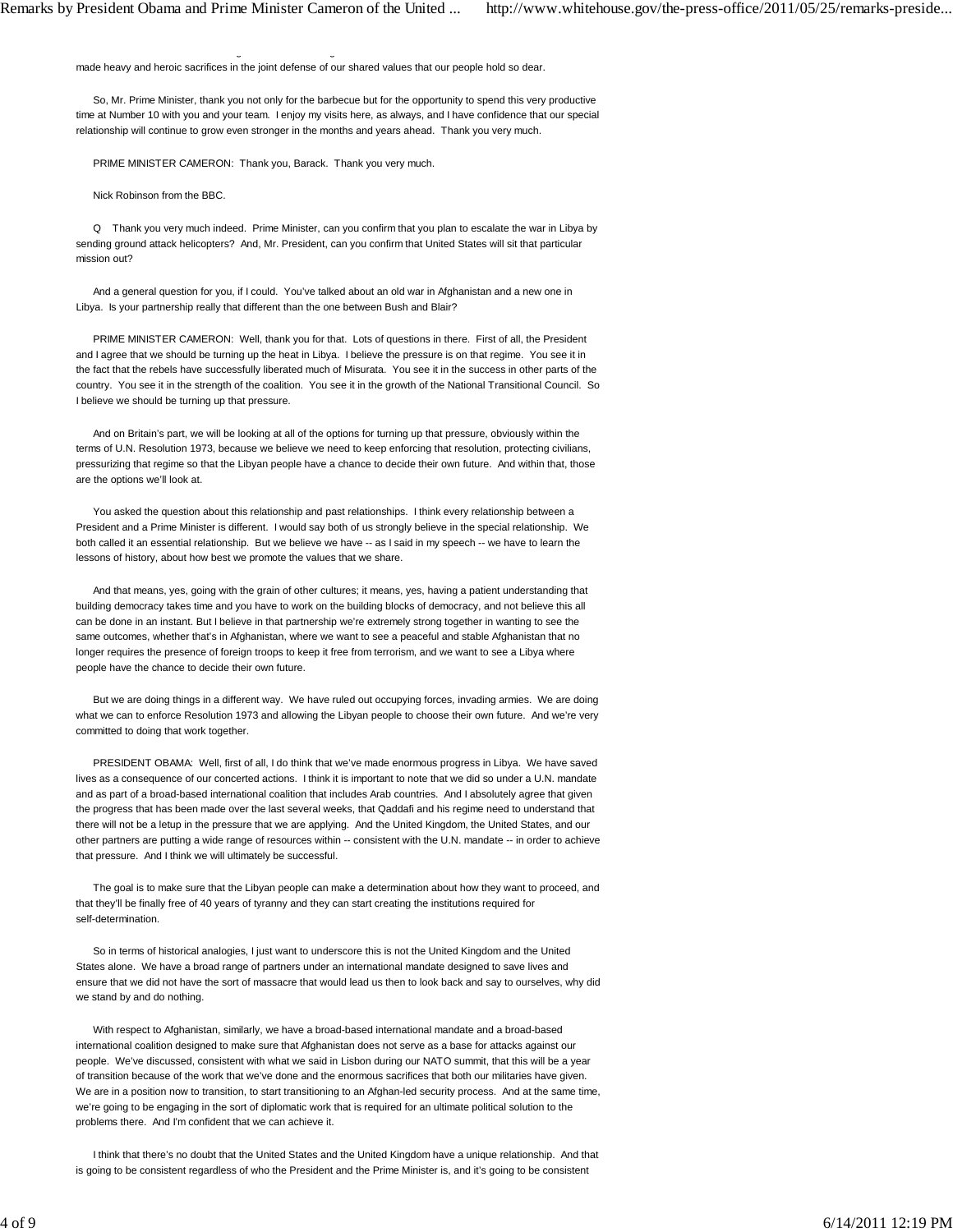regardless of what parties we come from. There's so much that binds us together that it is not surprising that we are typically, on the international stage, going to be working together as opposed to at cross purposes.

 But as David mentioned, I think that the one thing that we have learned is that even as we promote the values and ideals that we care about, even as we make sure that our security interests are met, that we are using military power in a strategic and careful way; that we are making sure that as we promote democracy and human rights, that we understand the limits of what the military alone can achieve; and that we're mindful that ultimately these regions are going to be -- that the fate of these regions are going to be determined by the people there themselves, and that we're going to have to work in partnership with them.

And that I think is the best example of alliance leadership and it's something that I'm very proud to be a part of.

## Julie Pace.

 Q Thank you, Mr. President. You've said that Muammar Qaddafi's exit from Libya is inevitable and that the U.S. will continue with the campaign until his attacks stop. Does that also mean that you will commit the U.S. to that campaign until Qaddafi is removed from power? And would you be willing to commit additional U.S. resources if that meant speeding up Qaddafi's exit?

 And, Prime Minister Cameron, do you believe that the U.S. and other NATO allies should increase their role in the Libya campaign, as other British lawmakers have suggested? Thank you.

 PRESIDENT OBAMA: I have said from the outset that our goal, the reason that we intervened in Libya, was to protect the people on the ground and to give the Libyan people the space that they needed in order to bring about a change towards democracy. And I also was very clear in terms of how we were going to participate.

 We moved very heavily on the front end, disabling their air defense systems, carrying the lion's share of the burden when it came to setting the stage for NATO operations; and then that -- once the transfer took place to NATO command and control, that at that point our primary role would be a whole range of support that utilized America's unique capabilities. That's what we're doing. I also ruled out us putting any ground forces in Libya.

 We have proceeded consistent with that. There are times where, for example, with our Predator capabilities, we have a unique capacity that we've brought to bear, and we will continue to do that. And the Prime Minister and I consistently discuss on a regular basis what can we all do to make sure that that pressure continues to apply.

 I do think that is it going to be difficult to meet the U.N. mandate of security for the Libyan people as long as Qaddafi and his regime are still attacking them. And so we are strongly committed to seeing the job through, making sure that, at minimum, Qaddafi doesn't have the capacity to send in a bunch of thugs to murder innocent civilians and to threaten them

 I believe that we have built enough momentum that as long as we sustain the course that we're on, that he is ultimately going to step down. And we will continue to work with our partners to achieve that.

 So we have not put forward any artificial timeline in terms of how long this will take. My belief is, is that the more resolute that we are now, the more effective the coalition is in rallying all the resources that are available to it, that we're going to be able to achieve our mission in a timely fashion.

 One last point, and this speaks to the issue of whether there are other additional U.S. capabilities that could be brought to bear. David and I both agree that we cannot put boots on the ground in Libya. Once you rule out ground forces, then there are going to be some inherent limitations to our air strike operations. It means that the opposition on the ground in Libya is going to have to carry out its responsibilities. And we're going to have to do effective coordination -- and we are doing that -- with the opposition on the ground.

 But I think that there may be a false perception that there are a whole bunch of secret super-effective air assets that are in a warehouse somewhere that could just be pulled out and that would somehow immediately solve the situation in Libya. That's not the case.

 The enormous sacrifices that are being made by the British, by the French, by ourselves, by the Danes and others -- we are bringing to bear an array of air power that has made a huge difference. But ultimately this is going to be a slow, steady process in which we're able to wear down the regime forces and change the political calculations of the Qaddafi regime to the point where they finally realize that they're not going to control this country; the Libyan people are going to control this country. And as long as we remain resolute, I think we're going to be able to achieve that mission.

 But there's not a whole host of new and different assets that somehow could be applied -- partly because we've been extraordinarily successful in avoiding significant civilian casualties. And that's been part of our goal, that's been part of our mission, is making sure that we are targeting regime forces in a way that does not result in enormous collateral damage. And that means we may have to sometimes be more patient than people would like. But ultimately I think it promises greater success, and it sustains our coalition and support for it, not just here but in the Arab world as well.

PRIME MINISTER CAMERON: Thank you. I so agree that the two key things here are patience and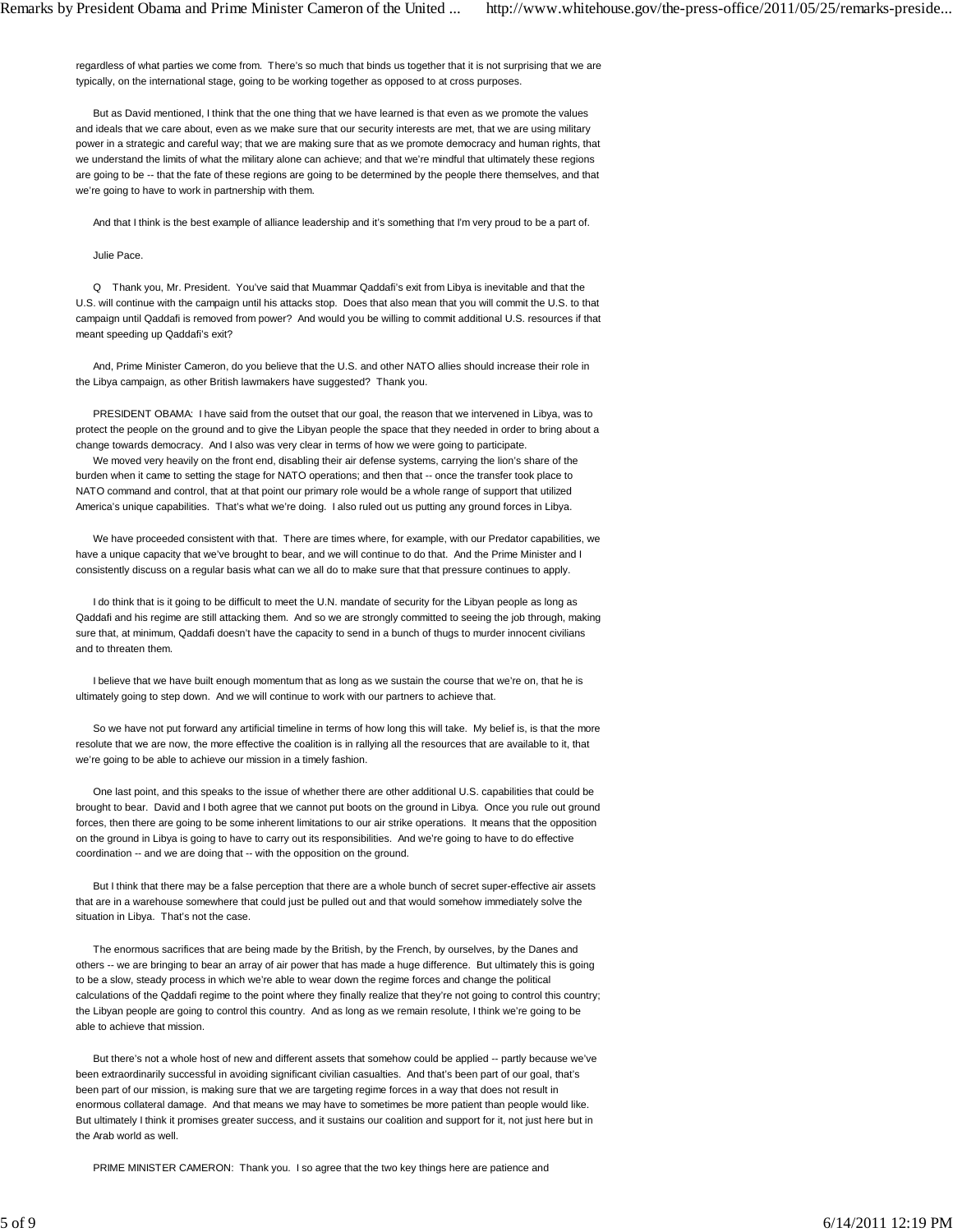persistence. That is what the alliance is demonstrating and needs to go on demonstrating.

 Julie, I'd just make two points. First of all, I think the President and I completely agree on this point of, of course, the U.N. resolution is not about regime change; the U.N. resolution is about protecting civilians from attack and taking all necessary measures to do so. With that said, most political leaders, including the two here, have said it's hard to see how you implement U.N. Resolution 1973 with Qaddafi still in control of his country, which is why we've been so clear about Qaddafi needing to go and needing to leave Libya.

 In terms of the U.S. role, I would make this point, which I'm not sure is widely understood in Britain or in Europe -- is already a huge number of the sorties and the support and the air assets that are actually bringing the pressure to bear are U.S. assets. There was this enormous effort at the beginning, as the President said, but also a sustained amount of assets that have been used.

 And as the President said, there are also the unique assets and capabilities that the U.S. has that others don't have that are so vital. And as he said, we all have to ask what is it that we can all do to make sure the pressure is really brought to bear. That is what the British are doing, the French are doing, the Americans are doing. And I know we'll discuss this in the margins of the G8.

 But I'd just make this point, as well. As well as the military pressure, don't underestimate the pressure of building up the opposition, the contacts we have with the National Transitional Council, the fact that they are opening offices and building support and strength from the allies. Don't underestimate the extent to which we're now cutting off oil products to the regime because they're using them in their tanks and their other military equipment -- and also the other steps that I know Americans and others are taking to try and release Libyan assets back into the hands of the National Transitional Council and recognizing them as the right interlocutor for us to speak to.

 So in all those ways, we can keep this pressure up over the coming period while showing patience and persistence at the same time.

## Tom Bradby from ITV.

 Q Mr. President, you've talked about the need for robust action on your country's deficit and debt positions. Do you agree with the Prime Minister's supporters that he led the way on the issue, or do you feel that in fact he has traveled too far and too fast?

 And could I just ask you both, as a sidebar, this time last year we talked about the case of computer hacker Gary McKinnon, on which the Prime Minister has expressed very clear views. You said you would work together to find a solution. So have you found one?

 PRESIDENT OBAMA: Well, on your second question, Mr. McKinnon, we have proceeded through all the processes required under our extradition agreements. It is now in the hands of the British legal system. We have confidence in the British legal system coming to a just conclusion. And so we await resolution and will be respectful of that process.

 With respect to how we deal with debt and deficits, I said two years ago, the first time I came here, in April of 2009, the first G20 summit that I attended, that each country is different and each country is going to have to make a range of decisions about how to -- at that time -- dig our way out of the worst recession that we'd experienced since the 1930s, at the same time that we put our countries on a path of sustainable growth that ultimately results in jobs and prosperity for our people and a growing middle class across the board.

 And we've succeeded in the first part, which is to yank the world economy out of recession, and that was in large part due to concerted action between the United States, the United Kingdom, and other countries.

 Now we've got that other challenge, which is how do we sustain growth in a way that's responsible and responsive to the needs of our people. That requires us to continue to make investments in education, science, technology, infrastructure -- things that help our economies grow. But it also means governments that live within their means.

 And obviously the nature and role of the public sector in the United Kingdom is different than it has been in the United States. The pressures that each country are under from world capital markets are different. The nature of the debt and deficits are different. And as a consequence, the sequencing or pace may end up being different.

 But the one thing that I'm absolutely clear about is David and I want to arrive at the same point; a point in which we're making sure that our governments are doing what they need to do to ensure broad-based prosperity, but doing so in a responsible way that doesn't mortgage our futures and leave a mountain of debt to future generations.

 And the other point I think David and I would agree on is that this is going to be a constant process of trying some things, making adjustments. There are going to be opportunities for us to make investments. There are going to be other areas where we think those were good ideas at the time, programs that were started with the best of intentions and it turns out they're not working as well as they should. If a program is not working well, we should get rid of it and put that money into programs that are working well. It means that we've got to make sure that we take a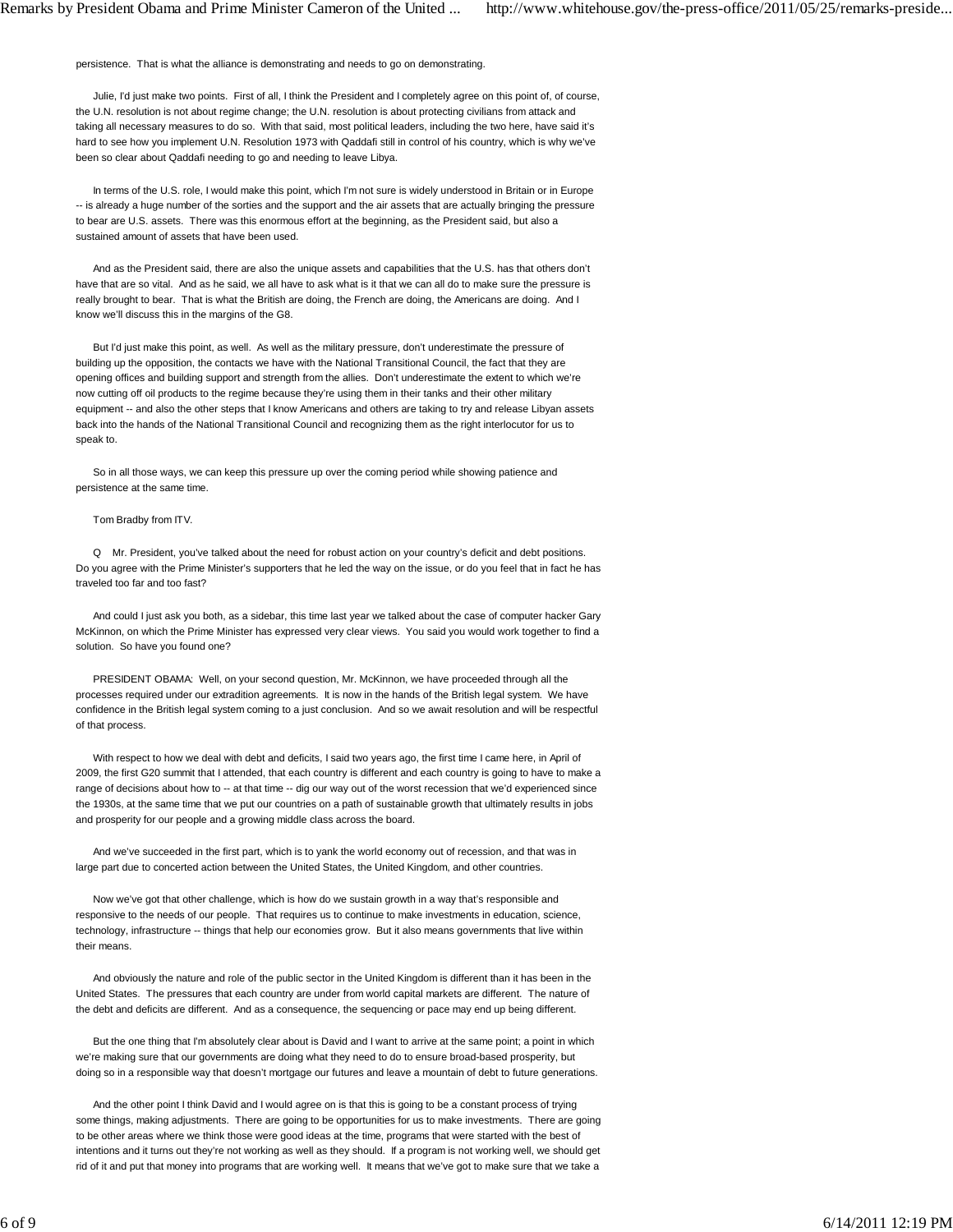balanced approach and that there's a mix of cuts, but also thinking about how do we generate revenue so that there's a match between money going out and money coming in.

 And each country is going to have to go through what is a difficult and painful process. What I'm confident about is that we're going to be able to come out of this stronger than we were before. And I think that both the people of the United Kingdom and the people of the United States want to see a government that's reflective of their values - the fact that they take their responsibilities seriously, they pay their bills, they make sure that their families are cared for, they make sacrifices where necessary in order to ensure that their children and their grandchildren are succeeding. And they want those same values reflected in their government, and I think that both our countries are going to be able to achieve that.

PRIME MINISTER CAMERON: Thank you. First of all, in the case of Gary McKinnon, I understand the widespread concern about this case, and it's not so much about the alleged offense, which everyone knows is a very serious offense; it's about the issue of the individual and the way they're treated and the operation of the legal system, and as the President said, making sure that legal system operates properly and carefully.

 The case is currently in front of the Home Secretary, who has to consider reports about Gary's health and his well-being, and it's right that she does that in a proper and effectively quasi-judicial way.

 I totally understand the anguish of his mother and his family about this issue. We must follow the proper processes and make sure this case is dealt with in the proper way. And I'm sure that that is the case.

 On the issue of deficit reduction, I mean, I remember when we also spoke about this at the G20, but even before that, when you first came here when you were running as candidate. And I completely agree with Barack that each country is different and has different circumstances. I mean, Britain does not have a reserve currency. We're not in the same position as the U.S. with the dollar. And I think it was necessary for us to set out on the path of deficit reduction without delay after the election.

 And I would argue the proof of that for the UK has been what has happened in capital markets. And as the President just said, capital markets treat different countries differently. Well, in the European context, what you've seen since the election is actually market interest rates in the UK, bond yields effectively come down. Whereas you look at what's happened in Greece or in Portugal or other European countries, you've often seen those bond rates increase. That, in my view, is the risk we would have run if we had not set out on the path of deficit reduction.

 But each country is different, but when I look across now and see what the U.S. and the UK are currently contemplating for the future, it's actually relatively similar program in terms of trying to get on top of our deficits and make sure that debt is falling as a share of GDP. Because as the President said, we in the end share a very similar set of values about not wanting to load responsibility for these debts on our children and not wanting to shuck our own responsibilities for straightening out our own public finances.

 So as he said, we may take slightly different paths but we want to end up in the same place. It's an extremely difficult thing to have to do -- dealing with your public finances, getting on top of your deficit -- but it's absolutely essential. And we've talked a lot today about national security. In the end, there's no national security unless you have economic security. And that's an argument that we have to make and win every day here in the United Kingdom.

PRESIDENT OBAMA: Christi Parsons, last question.

 Q Thank you, Mr. President. Yesterday in his speech before Congress, the Israeli Prime Minister referred to the Palestinian right of return as "fantasy." And I wonder if that's a sentiment you agree with in any way. And also, if you could outline for us a little bit how you -- your views on that issue, as well the future of Jerusalem.

 And, Mr. Prime Minister, if I may, you said at the top of this press conference that you consider the President's principles outlined last week to be bold and visionary and, in fact, what needs to be done. And I wonder if that means it makes you less open to the Palestinian campaign for recognition of statehood before the U.N. this fall. Thank you.

PRESIDENT OBAMA: My goal, as I set out in the speech I gave last week, is a Jewish state of Israel that is safe and secure and recognized by its neighbors, and a sovereign state of Palestine in which the Palestinian people are able to determine their own fate and their own future. I am confident that can be achieved. It is going to require wrenching compromise by both sides.

 Over the last decade, when negotiators have talked about how to achieve that outcome, there have been typically four issues that have been raised. One is the issue of what would the territorial boundaries of a new Palestinian state look like? Number two, how could Israel feel confident that its security needs were being met? Number three, how would the issue of Palestinian refugees be resolved? And number four, the issue of Jerusalem.

 The last two questions are extraordinarily emotional. They go deep into how both the Palestinians and the Jewish people think about their own identities. Ultimately they are going to be resolved by the two parties. I believe that those two issues can be resolved if there is the prospect and the promise that we can actually get to a Palestinian state and a secure Jewish state of Israel.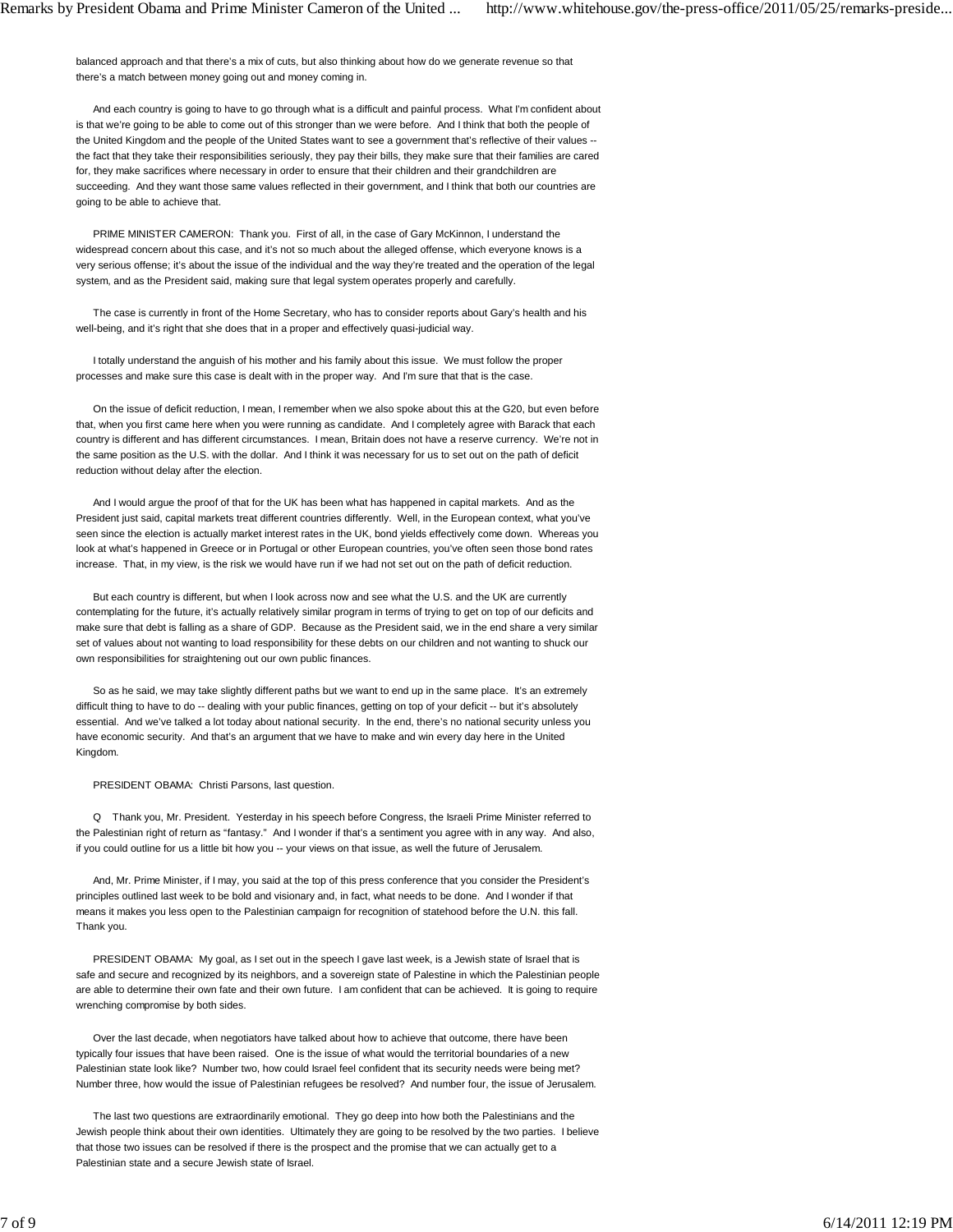And what my speech did was to say, let's begin the work with the very hard-nosed but transparent and less -perhaps less emotional issues of what would the territorial boundaries look like and what would Israeli security requirements entail.

 And I believe that if the Palestinians and the Israelis begin talking about those two issues and get some resolution, they can start seeing on the horizon the possibility of a peace deal, they will then be in a position to have a -- what would be a very difficult conversation about refugees and about Jerusalem.

 That's not something that any party from the outside is going to be able to impose on them. But what I am absolutely certain of is that if they're not talking, we're not going to make any progress, and neither the Israeli people or the Palestinian people will be well served.

 Let me just make one more comment about the prospects for a serious peace negotiation. The Israelis are properly concerned about the agreement that's been made between Fatah and Hamas. Hamas has not renounced violence. Hamas is an organization that has thus far rejected the recognition of Israel as a legitimate state. It is very difficult for Israelis to sit across the table and negotiate with a party that is denying your right to exist, and has not renounced the right to send missiles and rockets into your territory.

 So, as much as it's important for the United States, as Israel's closest friend and partner, to remind them of the urgency of achieving peace, I don't want the Palestinians to forget that they have obligations as well. And they are going to have to resolve in a credible way the meaning of this agreement between Fatah and Hamas if we're going to have any prospect for peace moving forward.

 As for the United Nations, I've already said -- I said in the speech last week and I will repeat -- the United Nations can achieve a lot of important work. What the United Nations is not going to be able to do is deliver a Palestinian state. The only way that we're going to see a Palestinian state is if Israelis and Palestinians agree on a just peace.

 And so I strongly believe that for the Palestinians to take the United Nations route rather than the path of sitting down and talking with the Israelis is a mistake; that it does not serve the interests of the Palestinian people, it will not achieve their stated goal of achieving a Palestinian state. And the United States will continue to make that argument both in the United Nations and in our various meetings around the world.

Q Do you agree with the comparison between Hamas and al Qaeda?

 PRESIDENT OBAMA: I believe that Hamas, in its own description of its agenda, has not renounced violence and has not recognized the state of Israel. And until they do, it is very difficult to expect Israelis to have a serious conversation, because ultimately they have to have confidence that a Palestinian state is one that is going to stick to its -- to whatever bargain is struck; that if they make territorial compromises, if they arrive at a peace deal, that, in fact, that will mean the safety and security of the Jewish people and of Israel. And Hamas has not shown any willingess to make the kinds of concessions that Fatah has, and it's going to be very difficult for us to get a Palestinian partner on the other side of the table that is not observing the basic Quartet principles that we both believe -- that both David and I believe in -- the need to renounce violence, recognize the state of Israel, abide by previous agreements.

That is I think going to be a critical aspect of us being able to jumpstart this process once again.

 PRIME MINISTER CAMERON: Thank you. I described the President's speech as bold and visionary because I think it did an absolutely vital thing, which was to talk about '67 borders with land swaps. So as the President said, if you think about what both sides absolutely need to know to start this process, those two things are in place.

 First, that the Israelis need to know that America and her allies like Britain will always stand up for Israel's right to exist, right to defend herself, right to secure borders. That is absolutely vital that the Israelis know that their security is absolutely key to us. They need to know that.

 But the second thing that needs to be done is the Palestinians need to know that we understand their need for dignity and for a Palestinian state, using the '67 borders as land swaps as the start point. That is I think what is so key to the speech that's been made. So neither side now has I believe the excuse to stand aside from talks.

 On the specific issue of U.N. recognition, the President is entirely right that in the end the Palestinian state will only come about if the Palestinians and the Israelis can agree to it coming about. That is the vital process that has to take place.

 As for Britain, we don't believe the time for making a decision about the U.N. resolution -- there isn't even one there at the moment -- is right yet. We want to discuss this within the European Union and try and maximize the leverage and pressure that the European Union can bring, frankly, on both sides to get this vital process moving.

 Both of us in recent days have been to the Republic of Ireland. I went on part of the Queen's historic trip, and I know Barack has just returned from a very successful trip. And when you look at what had to happen in Northern Ireland in order for peace to come about, is there has to be some recognition and understanding on each side of the

th id